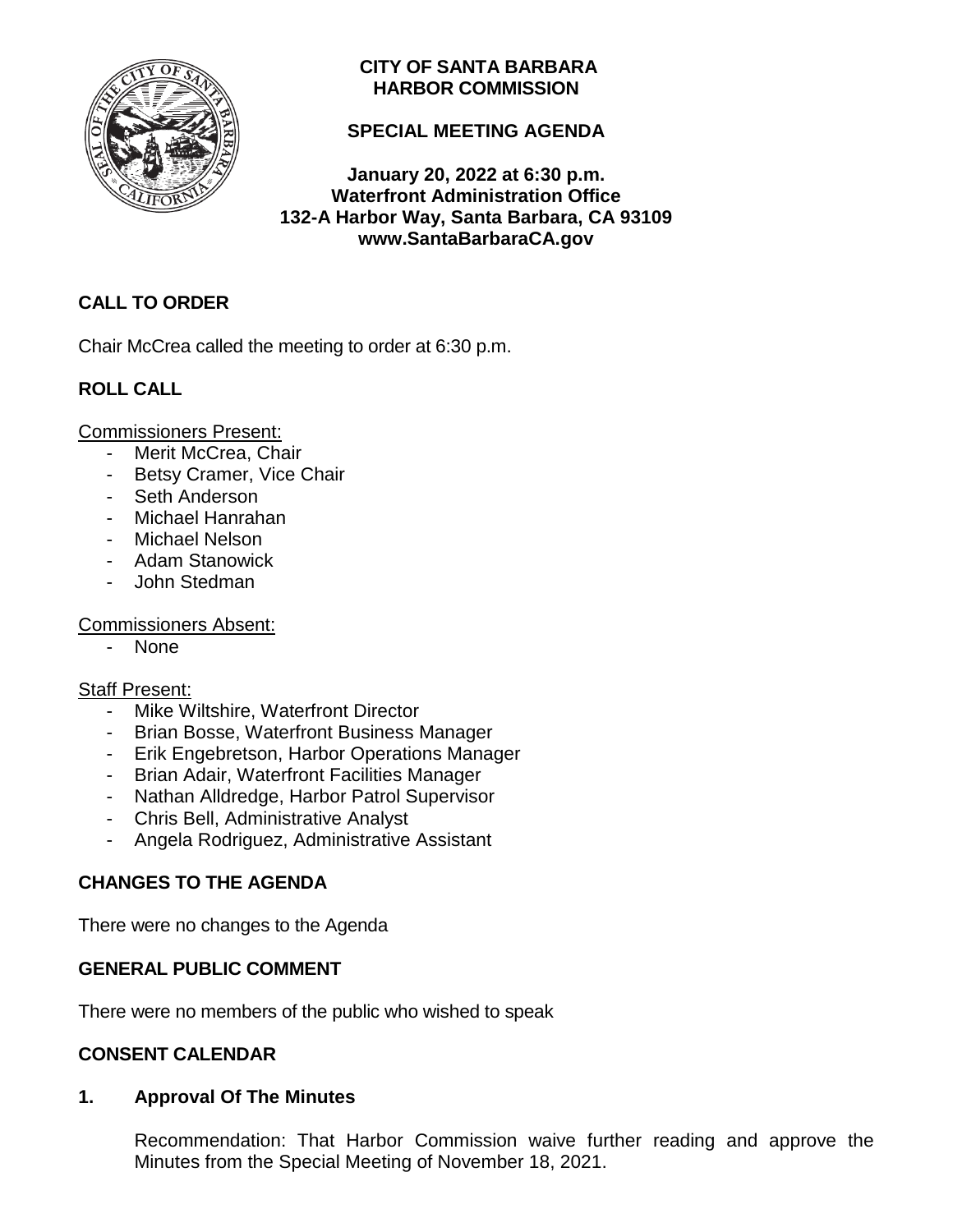Harbor Commission Special Agenda January 20, 2022 Page 2

#### Speakers:

- Staff: Waterfront Director Mike Wiltshire

Motion:

- Commissioners Nelson/Stedman to approve Minutes

Vote:

- Unanimous roll call vote

### **HARBOR COMMISSION MATTERS**

#### **2. Reappointment Of John Stedman To The Harbor Commission**

• Commissioner Stedman has been reappointed to serve a four-year term expiring on December 31, 2025

Discussion:

- Chair McCrea welcomed back Commissioner Stedman to the Harbor Commission. Commissioner Stedman addressed the Commission and Staff.

#### **3. Appointment Of William "Seth" Anderson And Michael Hanrahan To The Harbor Commission**

• Commissioners Anderson and Hanrahan have been appointed to serve four-year terms expiring on December 31, 2025.

Discussion:

- Chair McCrea introduced and welcomed newly appointed Commissioners Anderson and Hanrahan. Commissioners Anderson and Hanrahan addressed the Commission and Staff.

## **DEPARTMENT UPDATE**

#### **4. Director's Report**

- New Harbor Commissioner Orientation
- Highlighting Stearns Wharf 150<sup>th</sup> Anniversary

#### Documents:

- PowerPoint presentation prepared by staff
- January 20, 2022 report prepared by the Waterfront Director

Speakers:

Staff: Waterfront Director Mike Wiltshire

#### **5. Business Services Report**

• COVID-19 Deferred Rent Update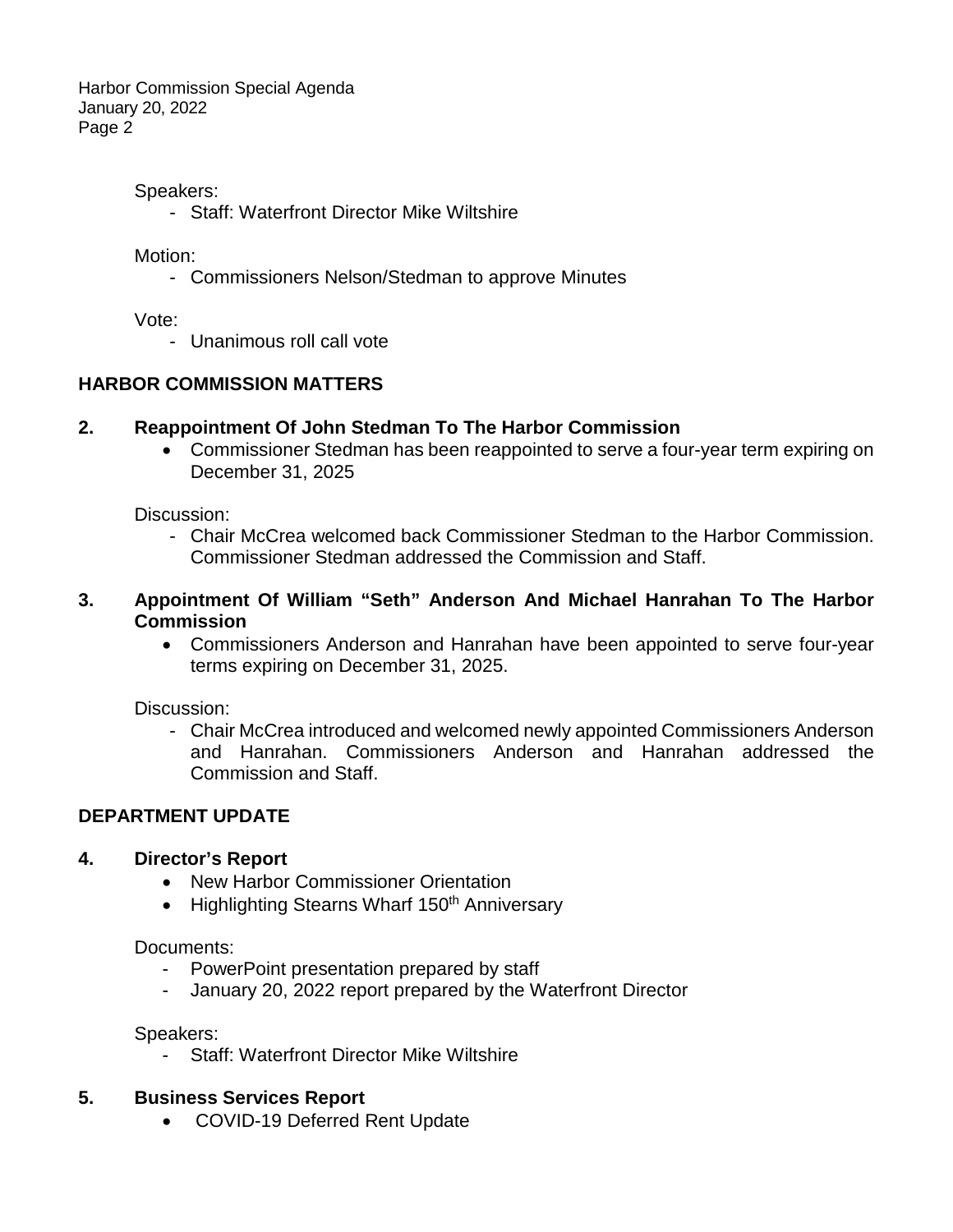Harbor Commission Special Agenda January 20, 2022 Page 3

Documents:

- PowerPoint presentation prepared by staff
- January 20, 2022 report prepared by the Waterfront Business Manager

Speakers:

- Staff: Waterfront Business Manager Brian Bosse, Waterfront Director Mike Wiltshire

#### **6. Facilities Management Report**

- Facilities Division Staffing Update
- Sand Berms
- Federal Channel Dredging
- Ice House Renovation Project

Documents:

- PowerPoint presentation prepared by staff
- January 20, 2022 report prepared by the Waterfront Facilities Manager

Speakers:

- Staff: Waterfront Facilities Manager Brian Adair, Waterfront Director Mike Wiltshire

#### **7. Harbor Operations Report**

- Parade of Lights Recap
- East Beach Mooring Permit Renewal Update
- Mandatory Boater Education Requirements
- New Harbor Patrol Supervisor Nathan Alldredge

Documents:

- PowerPoint presentation prepared by staff
- January 20, 2022 report prepared by the Harbor Operations Manager

Speakers:

- Staff: Harbor Operations Manager Erik Engebretson, Harbor Patrol Supervisor Nathan Alldredge

#### **NEW BUSINESS**

## **8. Tentative List Of 2022 Harbor Commission Agenda Topics**

Recommendation: That Harbor Commission receive a presentation from staff outlining a tentative calendar of topics for 2022 Harbor Commission meetings, discuss, and take action as necessary.

Documents:

- PowerPoint presentation prepared by staff
- January 20, 2022 report prepared by the Waterfront Director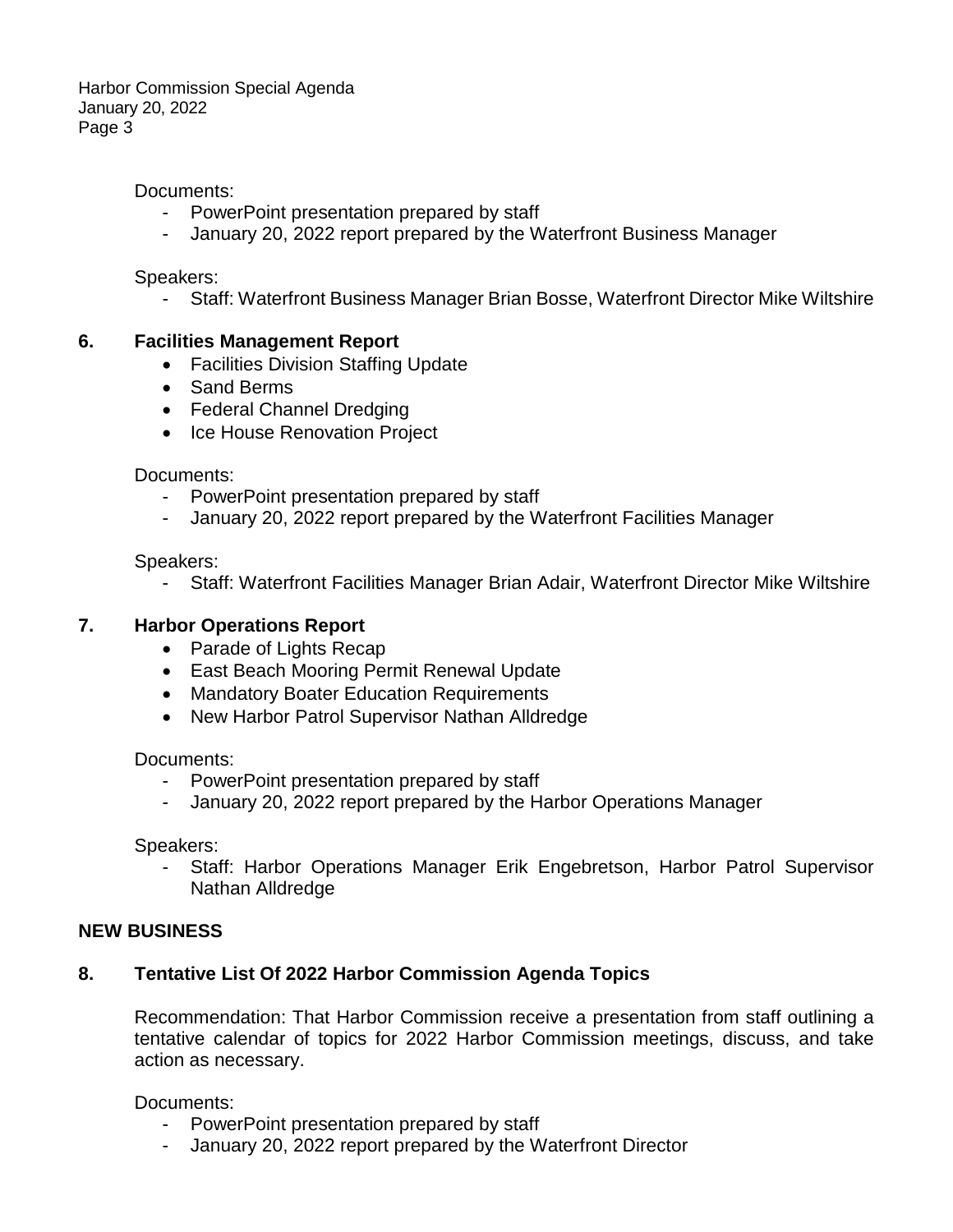Speakers:

- Staff: Waterfront Director Mike Wiltshire

Discussion:

- Commissioners heard a presentation by Waterfront Director Mike Wiltshire. A tentative list of Agenda topics was discussed. Commissioners' questions were answered.

### **9. Determination Of Future Harbor Commission Meeting Date, Time, and Location**

Recommendation: That Harbor Commission review the regular meeting date, time, and location; discuss various options; and recommend a preferred meeting time and location for in-person meetings going forward.

Documents:

- PowerPoint presentation prepared by staff
- January 20, 2022 report prepared by the Waterfront Director

Speakers:

- Staff: Waterfront Director Mike Wiltshire

Motion:

- Commissioners Cramer/Stedman to direct staff to look into the availability of the David Gebhard Meeting Room located at 630 Garden Street for future Harbor Commission meetings, and to present available meeting times to Harbor Commission for consideration.

Vote:

- Unanimous roll call vote

## **10. Santa Barbara Cruise Ship Program Update**

Recommendation: That Harbor Commission receive a presentation on the status of the Cruise Ship Program, discuss, and provide recommendations to staff as necessary.

Documents:

- PowerPoint presentation prepared by staff
- January 20, 2022 report prepared by the Waterfront Director

#### Speakers:

- Staff: Waterfront Director Mike Wiltshire
- Members of the public: Jaime Diamond